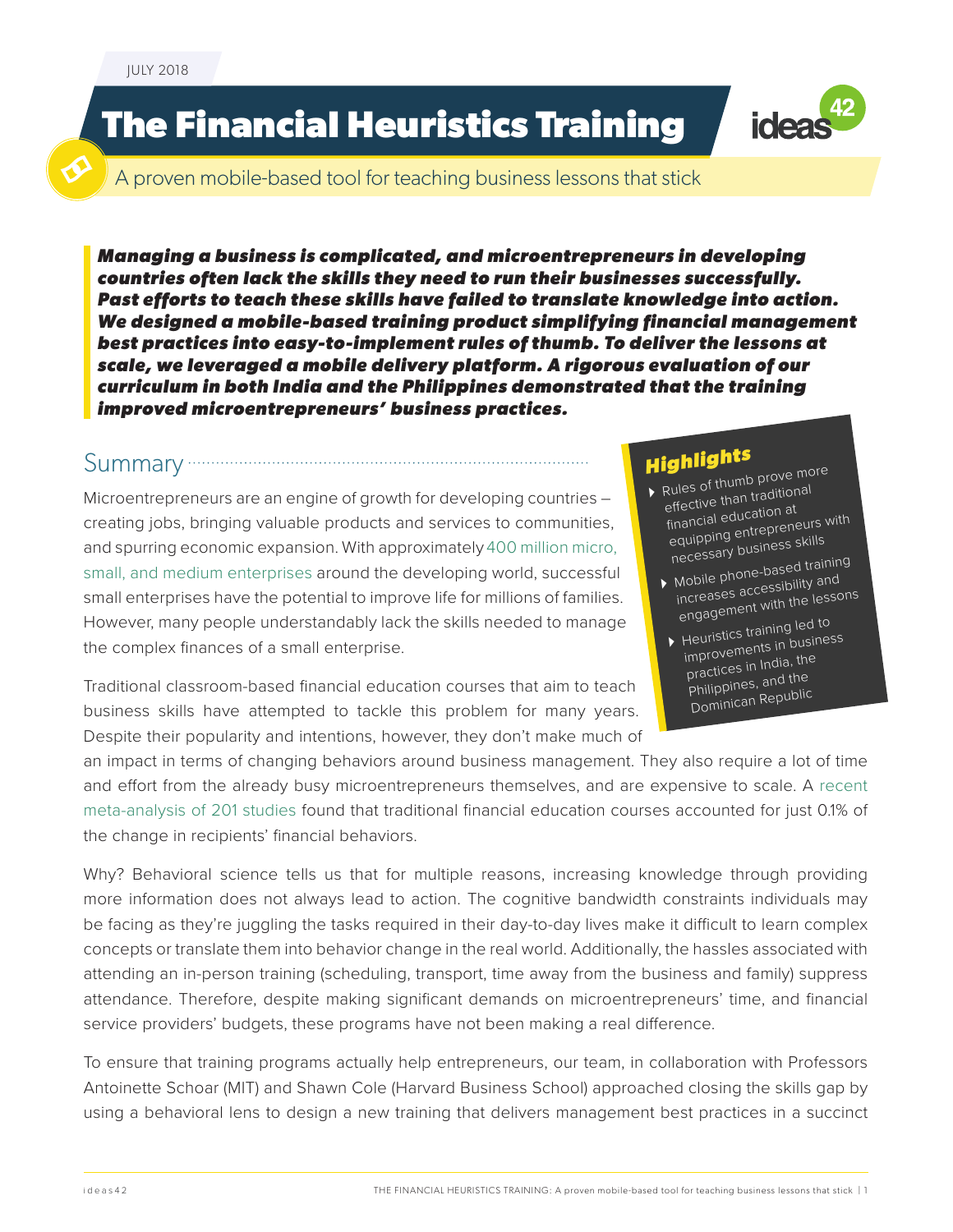

and engaging way, with easy-to-adopt lessons that are delivered at the recipients' convenience, and most importantly, *actually* help them improve their business practices.

### Rules of thumb lead the way

A commonly held belief by policymakers and practitioners worldwide is that simply providing information is sufficient to change individuals' behavior. However, evidence shows that aiming for a complete understanding of specific content (such as accounting or business planning) is actually less actionable than information distilled into simple [rules of thumb,](https://www.sciencedirect.com/science/article/pii/S0010027708000826?via%3Dihub) or "heuristics." Armed with insights about human behavior, our initial goal was to improve the curriculum of these trainings by developing shortcut heuristics, which distilled important financial management practices into lessons that were easy to both learn and apply for microentrepreneurs. We created these heuristics by doing months of observations and interviews with microfinance lending clients in the Dominican Republic, and later conducted a randomized controlled trial (RCT) to test the efficacy of [heuristics-based lessons in a classroom setting](https://www.povertyactionlab.org/sites/default/files/publications/124_303%20Rules%20of%20Thumb%20AEJ%20Apr2014.pdf).

In doing so, we found that microentrepreneurs given the heuristics-based training were as much as 10 percentage points more likely to engage in key positive business practices, such as keeping accounting records and separating home and business accounts, than the group that did not receive any training. Moreover, the training led to a statistically significant improvement in the microentrepreneurs' weekly revenues as well as a nearly 19% increase in sales during bad weeks.

#### Leveraging mobile phones **contract the contract of the phones** contract the phones of the contract of the contract of the contract of the contract of the contract of the contract of the contract of the contract of the cont

Motivated by the success of the Financial Heuristics curriculum in the Dominican Republic, we aimed to replicate and test the program in two other regions. With scale in mind, and to speak to the other behavioral challenges contained within traditional classroom based trainings, we adapted the program to mobile delivery through an Interactive Voice Response (IVR) platform. This technology allowed us to deliver the training to busy microentrepreneurs more conveniently over their mobile phones, bypassing the need for a classroom altogether. In doing so, we created a path to scale by optimizing the delivery of the training for both recipients as well as financial service providers who otherwise must invest considerable resources into classroom-based efforts. Furthermore, using automated voice messages enabled us to serve geographically disbursed clients through mobile channels, regardless of literacy.

The first pilot of this mobile-based Financial Heuristics Training was conducted in India from 2014-2016 in partnership with the Institute for Financial Management and Research (IFMR Lead) and Janalakshmi, a large Indian microfinance institution (MFI). It confirmed that mobile phones could be an effective delivery channel for Financial Heuristics. It also illuminated further opportunities for refinement.

In a subsequent iteration of the training, generously supported by CGAP and USAID's Development Innovation Venture (DIV) program, our goal was to use insights from this India pilot to refine the design and further scale and test it with microentrepreneurs in both India and the Philippines in partnership with two MFIs: Janalakshmi in India, and Negros Women for Tomorrow Foundation (NWTF) in the Philippines.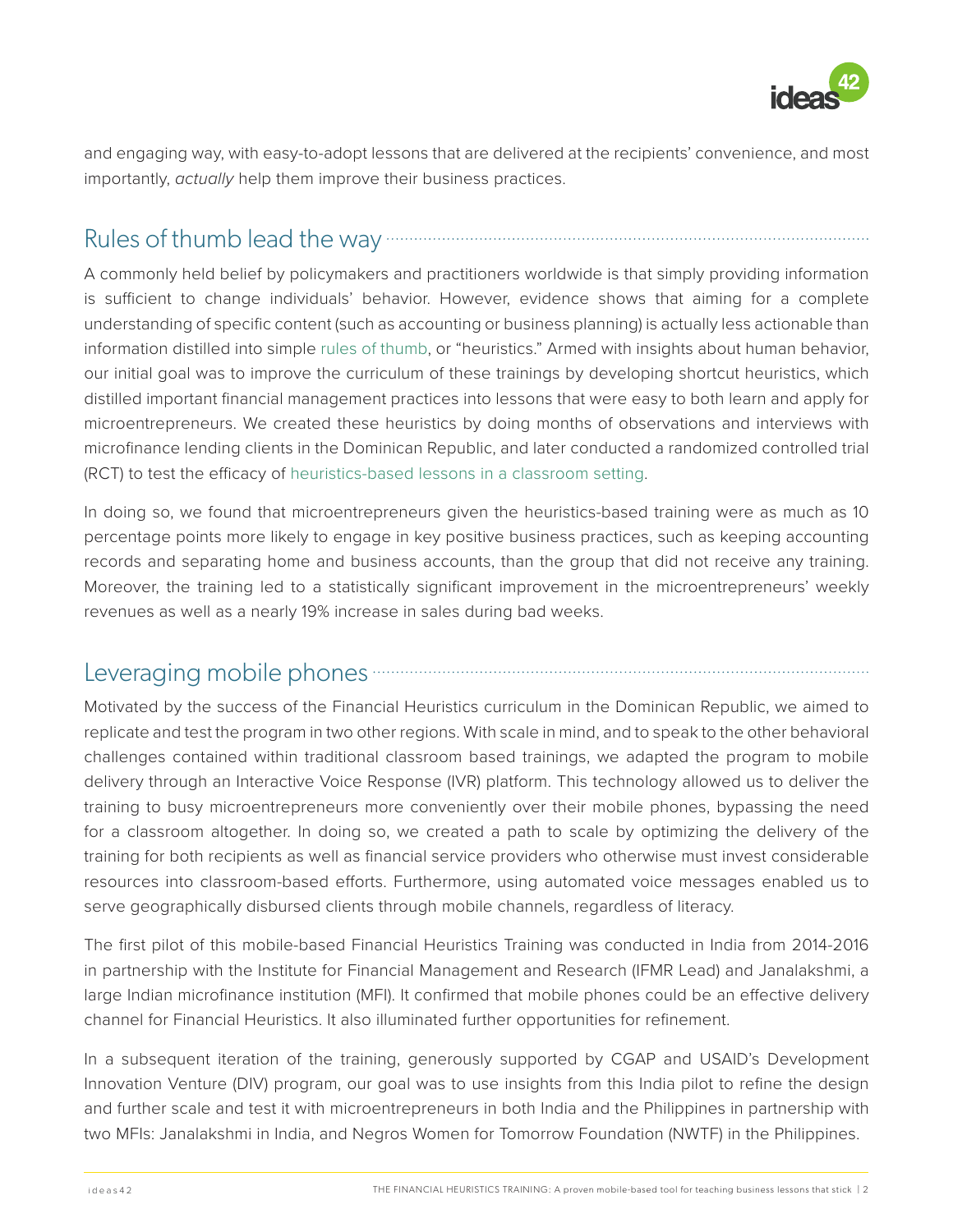

We interviewed over 60 of their clients to identify potential behavioral bottlenecks to beneficial business practices. We were encouraged to find that the business challenges faced by small business owners in the Philippines were very similar to what we observed in the Dominican Republic and India. In India, we collected feedback from clients who had already received the pilot training, to learn about their experiences and identify areas for improvement in the content. We spoke with both engaged and unengaged participants to understand which features were working and which were not. Major insights coming from this effort were that unengaged recipients wanted to receive fewer messages in total, and that they sought to receive the heuristics-based lessons in a more engaging way.

In response, we restructured the training messages by making the content more concise and the lessons more actionable. To further encourage listenership, we couched the lessons in more of a narrative, storytelling style using professional voice actors.

We selected a new IVR-based platform offered by engageSPARK that was both highly automated and low-cost, and therefore easy to scale, in order to increase the appeal for providers. The platform offered real-time tracking of user engagement – such as pick-up and listening rates, which helped us track how much of the content the microentrepreneurs were exposed to.

In our final design phase, we user-tested the message content, length, timing, and delivery structure with small groups of partner MFI clients.

The **Financial Heuristics Training** is now a product that addresses many barriers of traditional trainings, and has been built with scale in mind. **It consists of two main components: A face-to-face orientation session and the package of mobile phone-based training messages.** The messages are delivered weekly, as a 3-4 minute audio message in the participant's local language, at their preferred time. Messages provide insight on cash separation, customer credit, inventory management, and supplier management.

#### Results at scale **communications**

From 2016-2017, we evaluated the impact of the newly refined Financial Heuristics Training on the small business loan clients of our partner MFIs in India and the Philippines. We conducted RCTs across multiple sites to see if the training improved the business practices of microentrepreneurs, and whether these changes translated into better business outcomes. All clients in the RCT were surveyed before the training was offered to the group randomized to receive the treatment. Follow-up surveys were conducted at least three months after the offered trainings were completed for all clients.

Clients were highly engaged with the training messages in both countries. **About 75% of the clients picked up the training calls and listened to at least two thirds of the message content**. This was a particularly high engagement rate given that we sent a total of 21-22 messages to each client, with a new message every week. Additionally, 78% of clients in the Philippines and 62% of clients in India reported they were likely to recommend the training program to their family, friends and other business owners like them.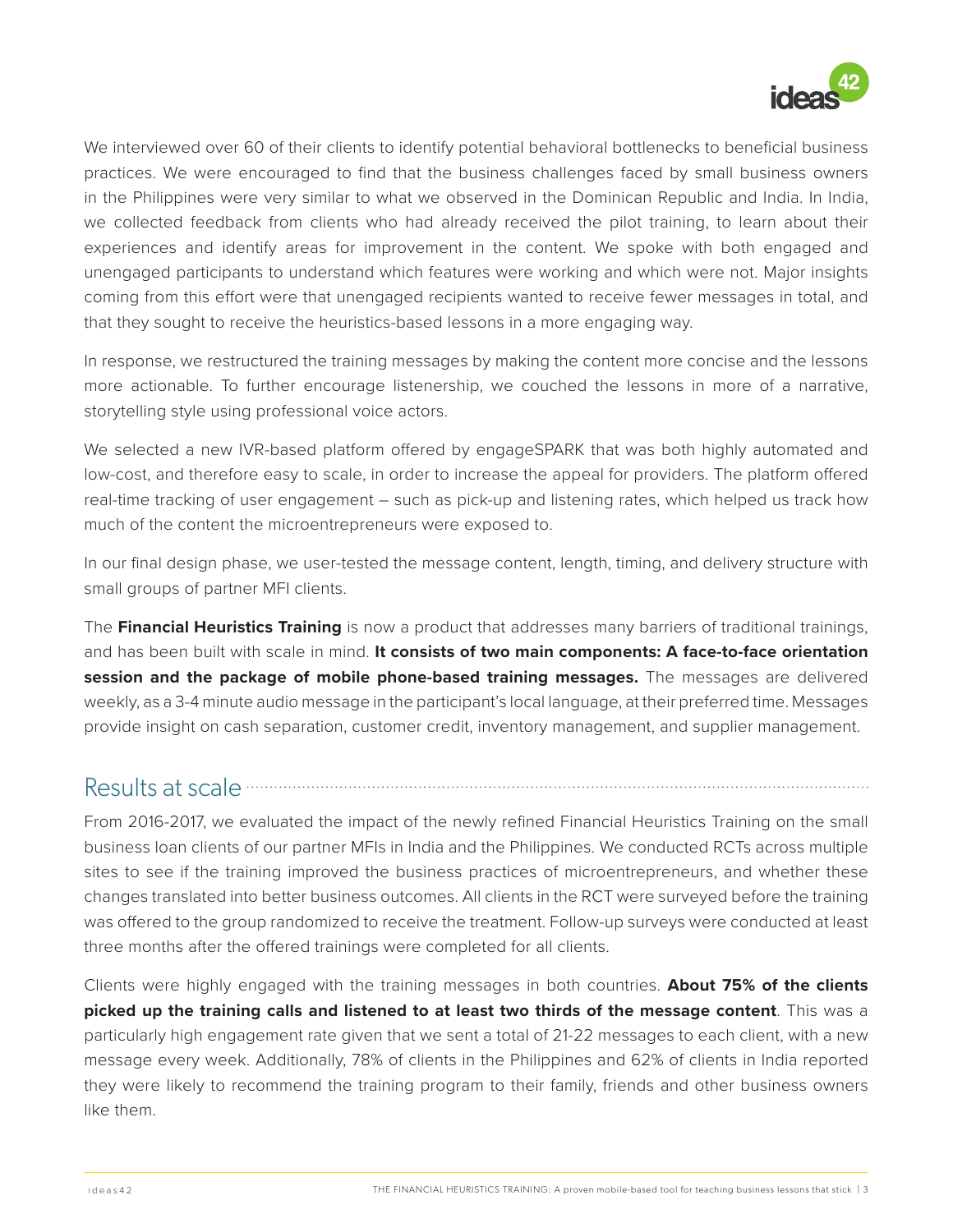

**Most importantly, the popularity of these messages translated into meaningful changes in microentrepreneurs' financial behaviors.** In both India and the Philippines, we found statistically significant differences across multiple taught practices between those microentrepreneurs who were offered the training and those who were not.

Improvements were found in behaviors that we believe to be particularly important for small business growth. In both countries, we found that **~8% more people physically separated their household and business cash—a critical first step in determining whether a business is generating a profit.** In the Philippines, we also observed a 5% increase in microentrepreneurs recording customer information (name, date, and credit amount) for customers who purchased goods on credit, which both helps to collect payments later on and serves as evidence of customers that should not be given credit in the future. Additionally, there was a 5% increase in the number of Filipino microentrepreneurs who visited competitors to check prices and goods, which is a behavior thought to be beneficial in maintaining competitiveness. Finally, in India, we found that clients in the treatment group were 2% more likely not to run out of stock for fastest selling items, which has implications for both their sales and perceptions of reliability with customers.

Though we were able to find significant improvements in microentrepreneurs' business practices, we were not able to capture these effects on their businesses' outcomes at the time of our endline survey. Unlike in the Dominican Republic, where we were able to follow up on business outcomes 12 months after training, we had to follow a more condensed timeline in India and the Philippines, with measurements captured just 3 months later. In this period, we found either a neutral or positive effect on profits and sales in India, but the results were not significant. Improved business practices may have also affected how business outcomes were measured at this time. In the Philippines, a small reduction in "good week" sales was found, upon further investigation, to be associated with individuals who had actually improved their sales measurement practices relative to their comparison group.

#### Spreading Financial Heuristics farther

The Financial Heuristics Training has been found to be both uniquely impactful in improving microentrepreneurs' behaviors as well as uniquely cost effective and scalable relative to traditional offerings. **In India the Financial Heuristics Training cost about 67% less than the cost of our partner's existing classroom-based financial education program.** In the Philippines, where airtime costs are high, costs of conducting mobile and in-person business trainings were somewhat comparable, with the Financial Heuristics Training requiring substantially less time and effort by MFI staff and clients alike. Compelled by the results and ease of executing the training program, our Filipino partner has invested additional internal resources to scale the product to an even larger customer base.

#### **This means a resource proven to support entrepreneurs is readily available for microfinance institutions that wish to leverage it.**

Both the scalability of the product and the success of the curriculum in such diverse settings suggests